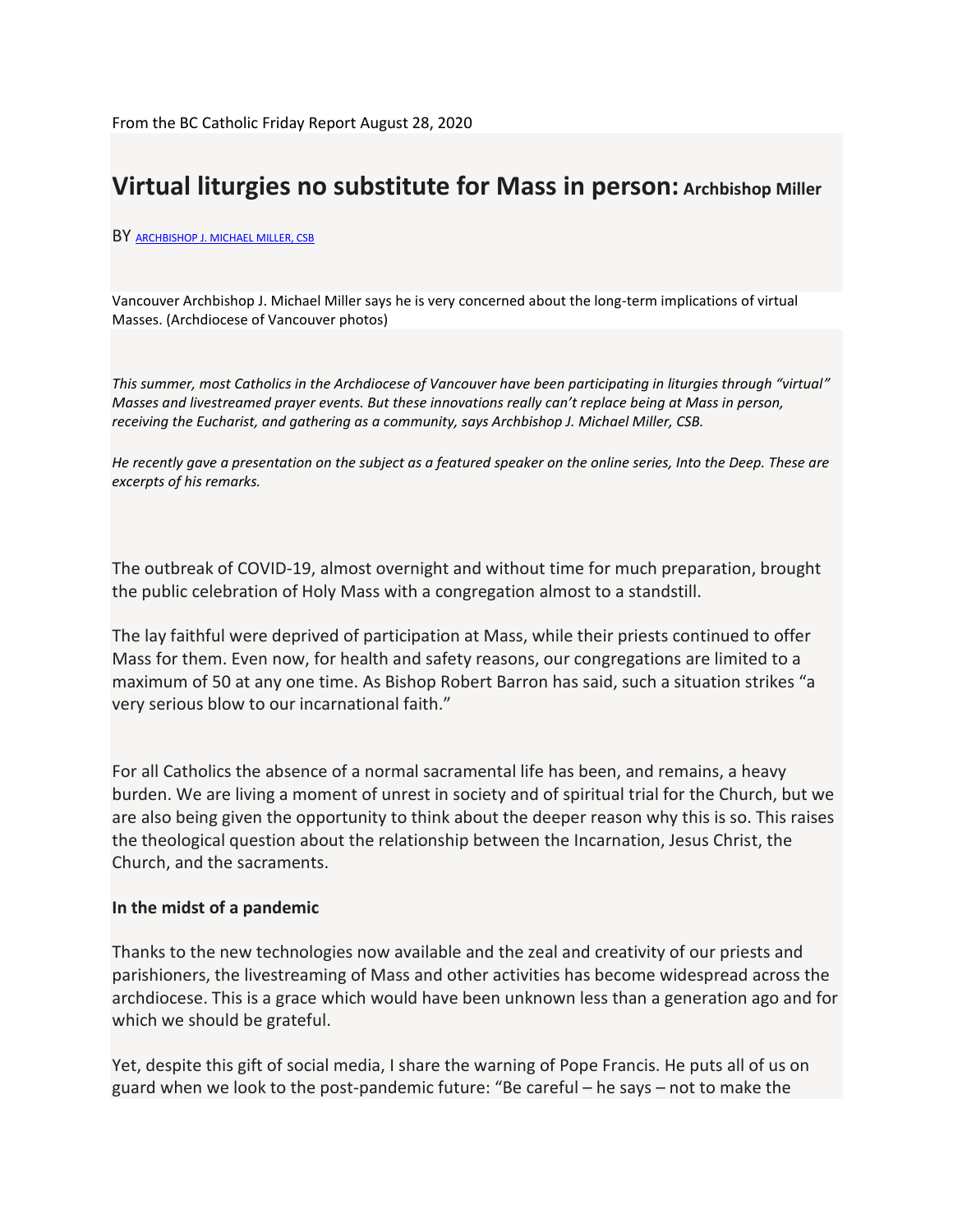Church virtual; not to make the sacraments virtual, not to make the people of God virtual. The Church, the sacraments, the people of God are concrete."

The question therefore that inevitably arises is this: why is our physical presence, our in-person presence at the Eucharist, such a big deal for Catholics?

Under normal circumstances – and the current pandemic is definitely *not* a normal situation – we know that watching Mass via live streaming does not fulfill the obligation of attending Sunday Mass. Except for those whose health or particular circumstances prevent in-person attendance, such broadcasts do not, in Pope Benedict's words, "dispense them from going to church and sharing in the Eucharistic assembly in the living Church."

The Eucharist, celebrated in a parish community, calls for the bodily, in-person presence of the faithful gathered in a sacred space – a church or chapel – set apart for the worship of God. When livestreamed or videotaped, the "active and conscious" participation of the faithful in the liturgy is simply not there. Moreover, and most significantly, watching Mass makes full participation impossible because we cannot receive Holy Communion digitally.

Let me be honest here. I am very concerned that we not lose understanding why Mass online, while good as a temporary measure at this trying time, is not desirable in the long-run. Father Paul D. Scalia has said technology "cannot actually put us in touch with one another. It only tides us over until authentic human communication – unmediated, face-to-face, person-to-person – can be recovered."

The livestreaming of Mass is "a reminder that should increase our yearning for the reality, not satisfy it. When it ceases to increase our yearning, we should forswear watching it at all," says writer Jeffrey Mirus.

If we begin to think that the distinction between virtual Mass and in-person presence is not really very important, then we will have abandoned the Catholic understanding of the sacramental plan of salvation.

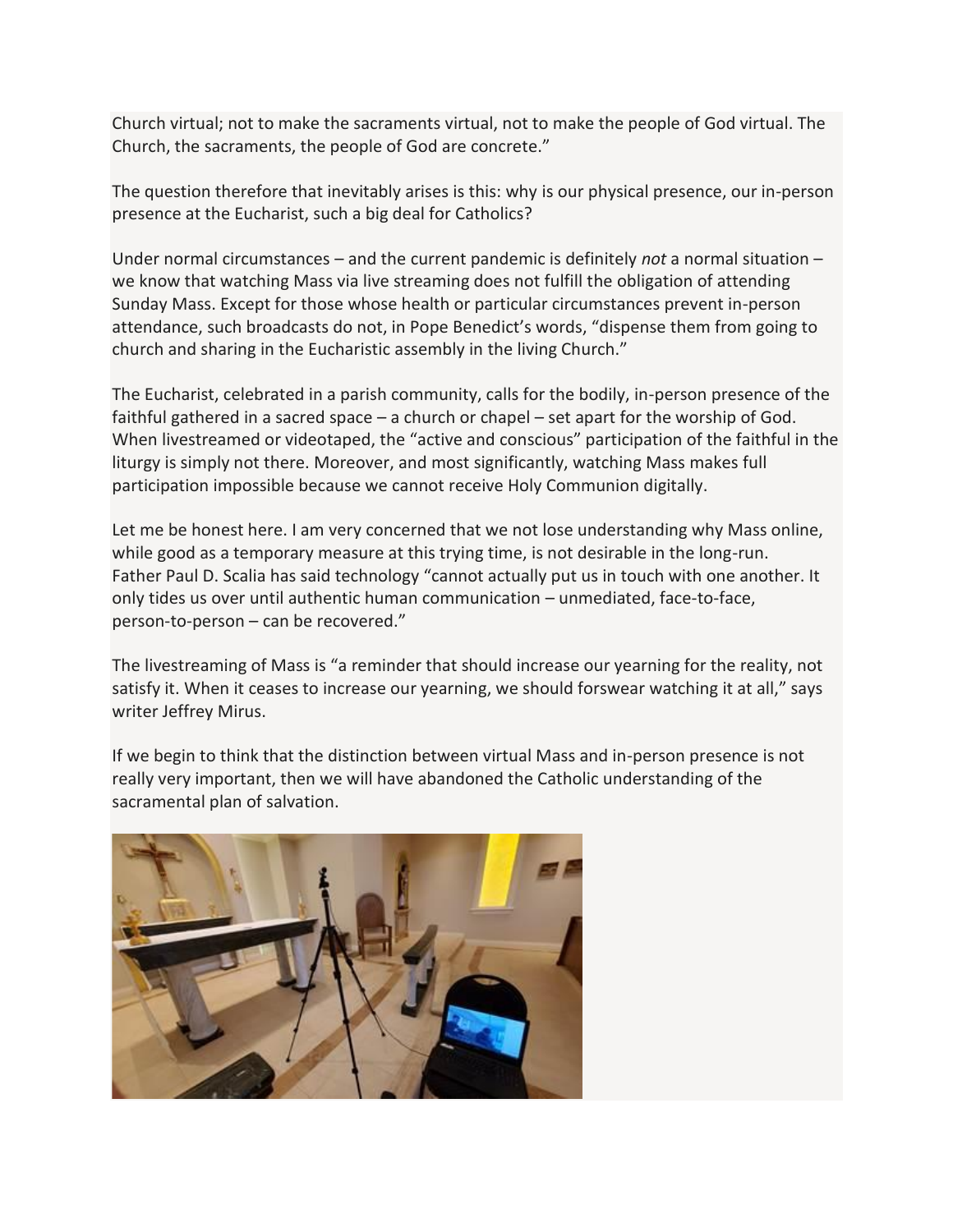Setting up to livestream Mass at the Chapel of the Annunciation in the John Paul II Pastoral Centre.

#### **The Incarnation**

This English word "incarnation" comes from the Latin *incarnatio* which means "enfleshing" or "becoming flesh" or, more simply, "becoming a body." The Incarnation is the becoming man of God's Eternal Son in the womb of the Virgin Mary. Its basis in Scripture is the prologue of John's Gospel, where we read that "the Word became flesh and dwelt among us" (Jn 1:14). The Incarnation is the joyful proclamation that "Jesus Christ has come in the flesh" (1 Jn 4:2).

The Incarnation tells us that our salvation by God, who became man in Jesus of Nazareth, was brought through his humanity, through his body crucified and risen.

And who are we, who receive this salvation? We ourselves as human persons are incarnate spirits; that is, beings united in body and soul. We human beings are neither merely matter without spirit nor an angelic incorporeal spirit. The Vatican's International Theological Commission has said, "What most authentically defines us is that complementary union between the material-corporeal, visible, and the spiritual-incorporeal, which is not detached from the material and is made known through it."

The Incarnation, which emphasizes the *bodily* coming of God's Son into the world, has an impact on every aspect of Catholic life.

#### **The Sacraments**

Just as our bodies are the means through which we carry out our activity in the world, so in the same way does Christ use the Church as his instrument to accomplish the work of redemption among us. In her teaching and her sacraments, the Church perpetuates through time the original saving words and actions of Jesus.

Every human encounter takes place through created realities. We communicate with others through sight, speech, hearing, smell, and touch. We most fully reveal ourselves and discover others through bodily gestures which demand a physical, not just a virtual, presence.

Our encounters with the Christ follow the same pattern. Divine life comes to us through his saving actions and words, now carried out in the Church by ministers acting in his name and in his person.

The most sublime ways in which we encounter Christ in the Church are the sacraments. "God touches us through material things, through gifts of creation that he takes up into his service, making them instruments of the encounter between us and himself," says Pope Benedict.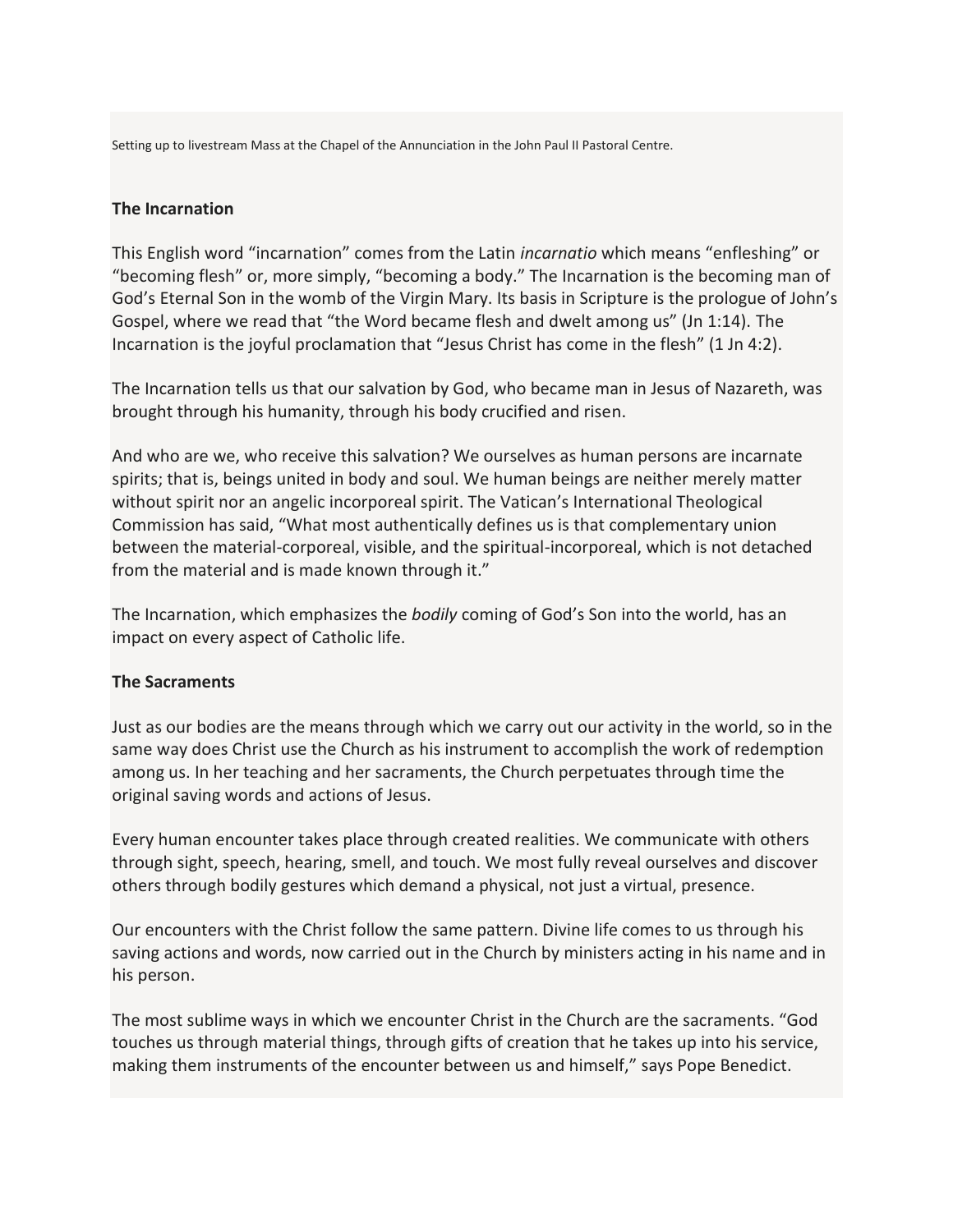God's way of saving us is rightly called "incarnational," because it comes to us through Christ's sacred humanity and his Body, the Church. We can even say that the Incarnation continues among us in the seven sacraments of the Church, especially in the Eucharist.

The salvation that Jesus offered during his public ministry continues in the Church through the sacraments. In the words of Pope St. Leo the Great: "what was visible in Christ has passed into the sacraments" of the Church.

Production equipment for a livestreamed Mass at St. Matthew's in Surrey. When Mass is livestreamed or videotaped, the "active and conscious" participation of the faithful in the liturgy is simply not there, says Archbishop Miller.

Above all, it is the Paschal Mystery that brings about salvation. As Christ's action, it is ever present in the Church in her liturgical celebrations "and in particular in the Sacrament of the Eucharist, which makes the redemptive sacrificial offering of the Son of God present," says Pope Benedict.

This living and saving presence of Christ transcends all times and places. At Mass we are present with Christ in his Sacrifice on Calvary – and not just in our imagination but in reality.

What I find so wonderful in the sacramental plan of salvation is that, when God communicates with us, he respects our nature and way of acting. He saves us as we are: bodily persons who encounter others through created realities. The sacraments are a "language" that we understand.

### **Bodily Presence and Eucharist**

Our sacramental encounter with Christ in the Eucharist is always intimately personal; that is, of a person to a person. He isn't present to us side by side, as when we sit next to someone at the movies, nor is he present merely in spirit, as when we think fondly of someone who is absent or as in a livestreamed or videotaped Mass.

Christ's is a bodily presence to us, corresponding to our human makeup as body-soul beings. His love for us is not just word – "I love you" – but becomes flesh – "This is my Body given up for you. Take and eat."

Receiving Holy Communion at Mass, united with a community of the faithful, highlights why inperson celebration must be the norm and cannot be replaced by any virtual celebration. At Communion, Christ unites himself personally with each communicant, but he is also uniting himself with the man and woman next to me in my pew.

*Archbishop Miller's full presentation, including a Q&A with viewers, is available* here <https://www.youtube.com/watch?v=ughZdF7fOiU>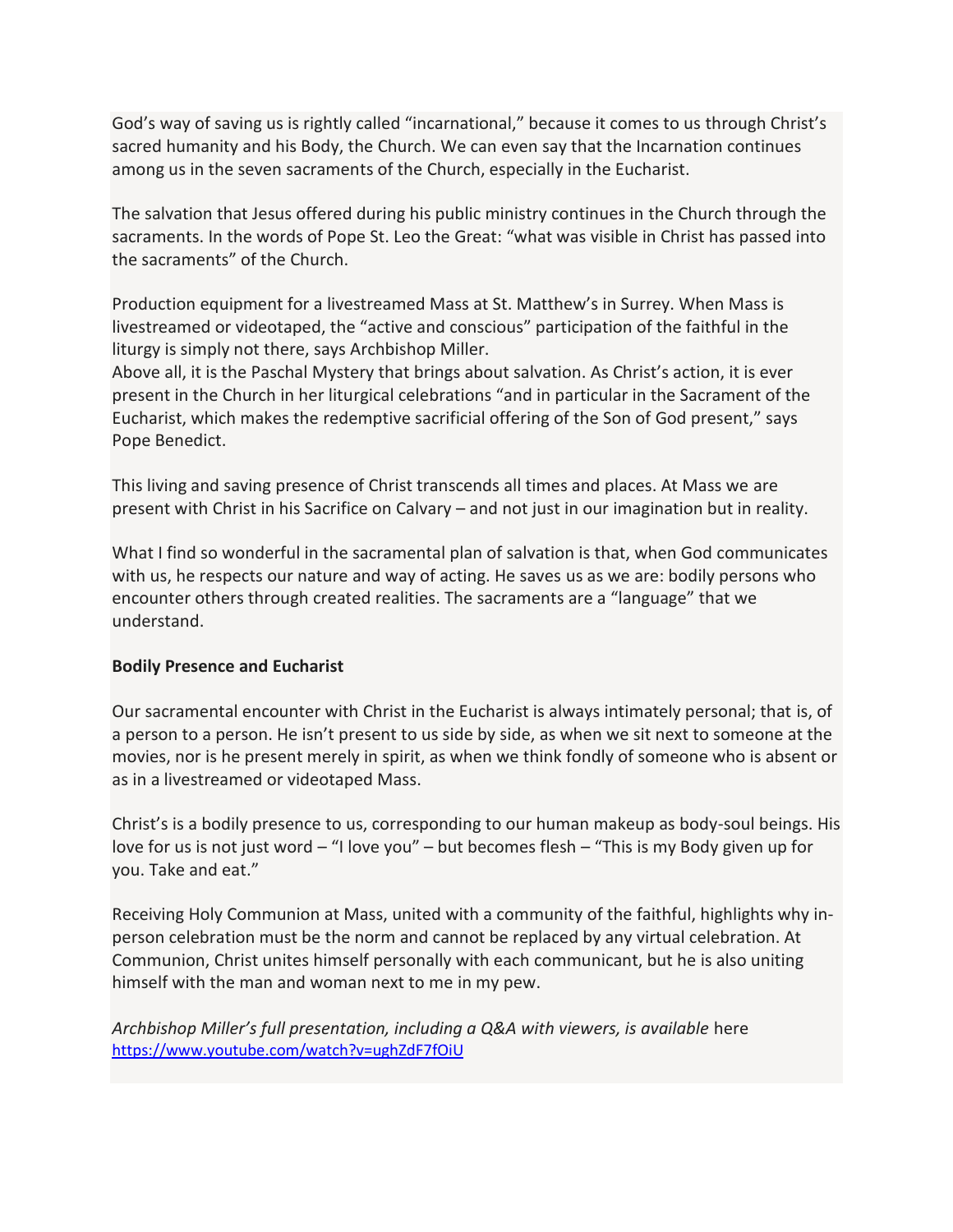*Into the Deep is a free bi-monthly series of talks, lectures, and experiences hosted by the Archdiocese of Vancouver. More information and details about future events available at [www.beholdvancouver.org.](https://www.beholdvancouver.org/)*

From the BC Catholic Friday Report August 28, 2020

# **Attending Mass no riskier than 'shopping for groceries': doctors**

Washing hands, social distancing, and masks have helped prevent the spread of COVID-19 in churches, says an article on Mass attendance and the coronavirus (Holy Rosary Cathedral Facebook)

Evidence suggests that church services following public health guidelines do not present a greater risk of spreading the novel coronavirus than other similar activities, doctors studying Mass attendance and the virus say.

Washing hands, social distancing, and mask requirements have helped prevent the spread of COVID-19, even in cases where contagious, pre-symptomatic parishioners took part in church events, three members of the Thomistic Institute Working Group on Infectious Disease Protocols for Sacraments & Pastoral Care concluded.

"To date, the evidence does not suggest that Church attendance – following the current guidelines – is any more risky than shopping for groceries. And the spiritual good for believers in coming to Church is immeasurably important for their well-being," the doctors said.

Doctors Thomas McGovern, Deacon Timothy Flanigan, and Paul Cieslak authored an article for Real Clear Science on Mass attendance and COVID-19 Aug. 19.

"For Catholic churches following [the] guidelines, no outbreaks of COVID-19 have been linked to church attendance, even though we have examples ... of asymptomatic, unknowingly infected individuals attending Mass and other parish functions," they wrote. "Their attendance could have led to an outbreak if appropriate precautions were not followed, yet in each case, we found no evidence of viral transmission."

"This encouraging news should inspire confidence that the guidelines in place – based on CDC recommendations – are working to decrease COVID-19 transmission," the doctors continued. "While nothing during a pandemic is risk-free, these guidelines mean that Catholics (and public officials) may be confident that it's reasonably safe to come to Church for Mass and the sacraments."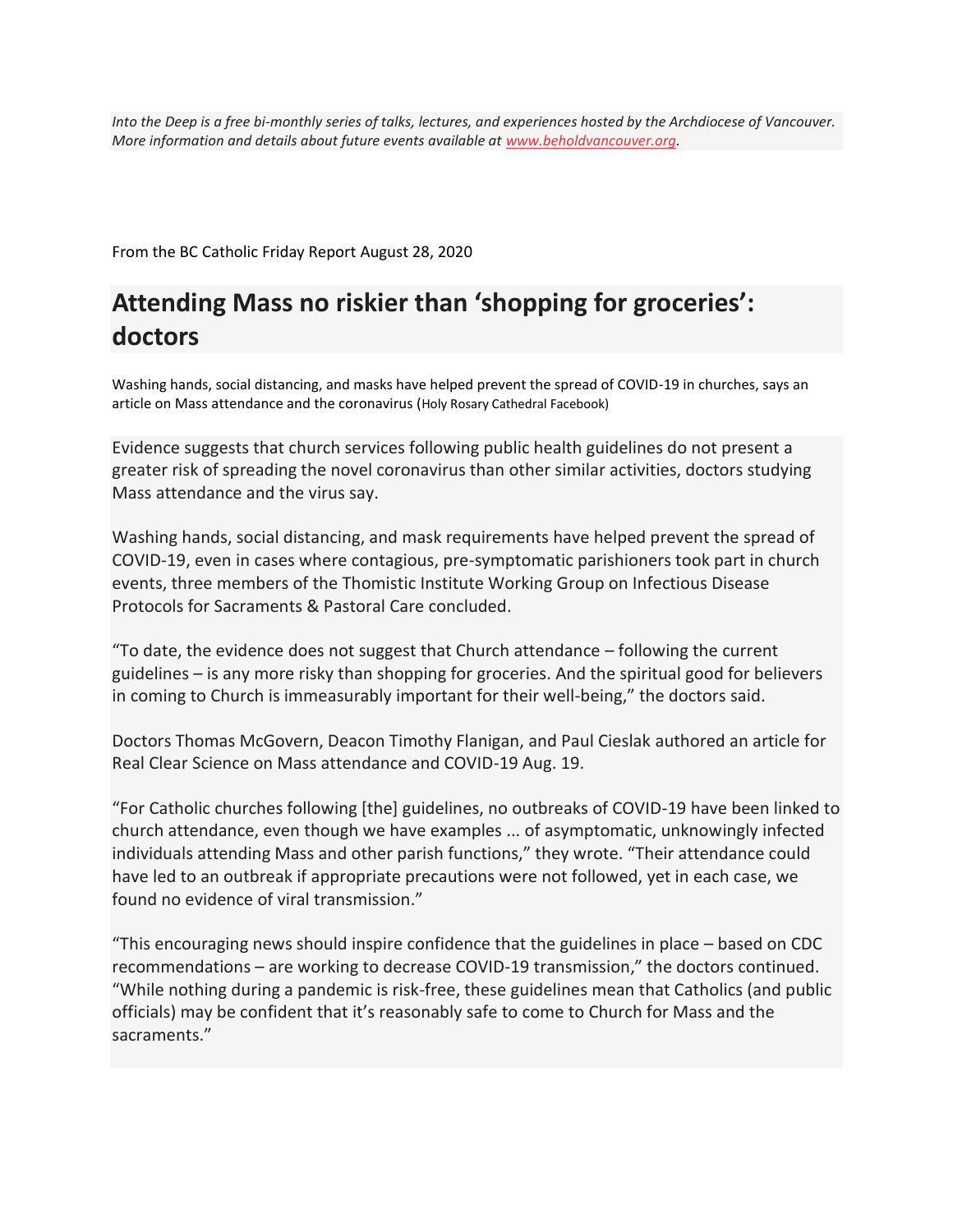Over the last 14 weeks, they said, approximately 17,000 parishes have held three or more Masses each weekend, as well as daily services, equalling more than 1 million public Masses celebrated across the United States since shelter-in-place orders were lifted.

By following public health guidelines, these Masses have largely avoided viral spread, the authors suggested.

Nick Schoen, an employee of the Archdiocese of Seattle, has initiated a contact-tracing protocol for Mass-goers in the area. Tracking individuals who have participated in church events shortly before testing positive for COVID-19, he found that none of these individuals launched outbreaks at churches.

The authors pointed to at least four examples of infected individuals attending Mass while presymptomatic, as well as three anointings of sick individuals by priests in poorly-ventilated rooms. In each case, they said, the sick individuals avoided infecting other people.

"During a July 3 funeral Mass (45 attendees, capacity 885), two members of one household notified the parish that they had tested positive for COVID-19 and were infected and presymptomatic during the Mass," they said.

"During a July 11 wedding (200 attendees, capacity 908), fresh air circulated from multiple open windows with the aid of fans. The following day, an attendee developed symptoms of COVID and on July 13 tested positive. The attendee was almost certainly contagious with presymptomatic infection during the wedding."

In April, the Thomistic Institute's Working Group on Infectious Disease Protocols for Sacraments & Pastoral Care released guidelines for reopening churches for Mass and other sacraments. These guidelines were incorporated by numerous dioceses into their protocols for reopening.

The guidelines were built on a multi-phase proposal for resumption and expansion of public Masses while remaining in conformity with public health guidelines in force in different places.

In Phase 1 of the proposal, the institute encouraged the Sunday obligation to be dispensed, the elderly and those at high risk of COVID-19 to stay home, and those with symptoms to stay home from Mass. The institute also promoted social distancing, masks requirements, and the regular use of hand sanitizer.

The few churches that have reported a COVID-19 outbreak did not follow these regulations and in some cases engaged in discouraged actions such as congregational singing.

In some cases, these isolated incidents have led local government officials to restrict church services more than activities in restaurants, movie theatres, and casinos. This has prompted lawsuits alleging religious discrimination, which have often been successful.